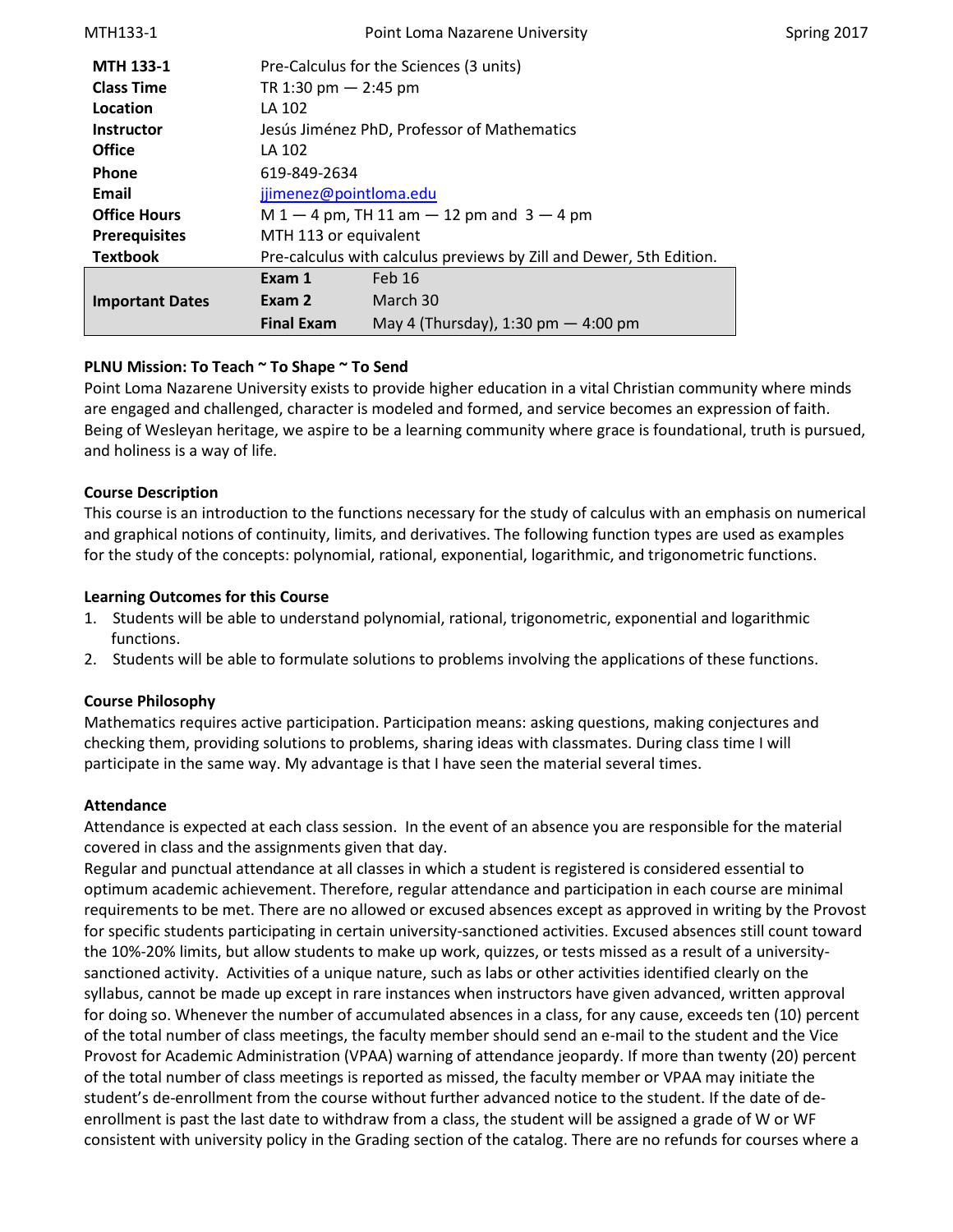de-enrollment was processed. For more details see the PLNU catalog: [http://catalog.pointloma.edu/content.php?catoid=14&navoid=1089#Class\\_Attendance](http://catalog.pointloma.edu/content.php?catoid=14&navoid=1089#Class_Attendance)

### **Class Enrollment**

It is the student's responsibility to maintain his/her class schedule. Should the need arise to drop this course (personal emergencies, poor performance, etc.), the student has the responsibility to follow through (provided the drop date meets the stated calendar deadline established by the university), not the instructor. Simply ceasing to attend this course or failing to follow through to arrange for a change of registration (drop/add) may easily result in a grade of F on the official transcript.

# **Academic Accommodations**

While all students are expected to meet the minimum academic standards for completion of their courses as established by the instructors, students with special needs may require academic accommodations. At Point Loma Nazarene University, students requesting academic accommodations must file documentation with the Disability Resource Center (DRC), located in the Bond Academic Center. Once the student files documentation, the Disability Resource Center contacts the student's instructors and provides written recommendations for reasonable and appropriate accommodations to meet the individual needs of the student. This policy assists the university in its commitment to full compliance with Section 504 of the Rehabilitation Act of 1973, the Americans with Disabilities (ADA) Act of 1990, and ADA Amendments Act of 2008, all of which prohibit discrimination against students with special needs and guarantees all qualified students equal access to the benefits of PLNU programs and activities. For more details see the PLNU catalog: [http://catalog.pointloma.edu/content.php?catoid=14&navoid=1089#Academic\\_Accommodations](http://catalog.pointloma.edu/content.php?catoid=14&navoid=1089#Academic_Accommodations)

Students with learning disabilities who may need accommodations should discuss options with the instructor during the first two weeks of class.

### **Academic Honesty**

The Point Loma Nazarene University community holds the highest standards of honesty and integrity in all aspects of university life. Any violation of the university's commitment is a serious affront to the very nature of Point Loma's mission and purpose. Violations of academic honesty include cheating, plagiarism, falsification, aiding academic dishonesty, and malicious interference. The details of PLNU's meaning of each of these words can be found in the PLNU catalog

at: [http://catalog.pointloma.edu/content.php?catoid=14&navoid=1089#Academic\\_Honesty](http://catalog.pointloma.edu/content.php?catoid=14&navoid=1089#Academic_Honesty)

A student remains responsible for the academic honesty of work submitted in PLNU courses and the consequences of academic dishonesty beyond receipt of the final grade in the class and beyond the awarding of the diploma. Ignorance of these catalog policies will not be considered a valid excuse or defense. Students may not withdraw from a course as a response to a consequence.

A student who is caught cheating on any item of work will receive a zero on that item and may receive an "F" for the semester. See the PLNU Catalog for a further explanation of the PLNU procedures for academic dishonesty [\(http://catalog.pointloma.edu/content.php?catoid=14&navoid=1089#Academic\\_Honesty\)](http://catalog.pointloma.edu/content.php?catoid=14&navoid=1089#Academic_Honesty).

# **Final Exam: Date and Time**

The final exam date and time is set by the university at the beginning of the semester and may not be changed by the instructor. Only in the case that a student is required to take three exams during the same day of finals week is an instructor authorized to change the exam date and time for that particular student.

# **Copyright Protected Materials**

Point Loma Nazarene University, as a non-profit educational institution, is entitled by law to use materials protected by the US Copyright Act for classroom education. Any use of those materials outside the class may violate the law.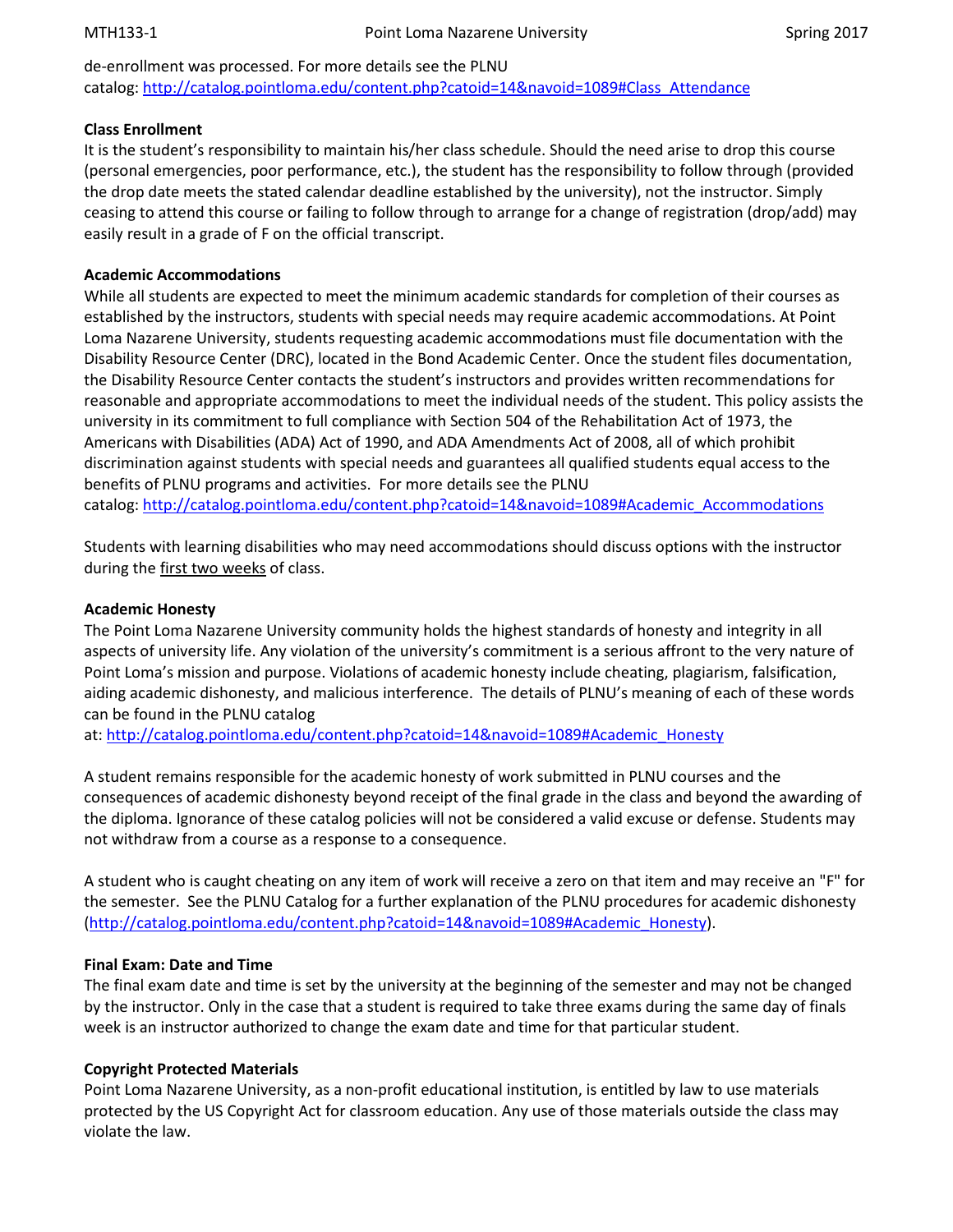### **Credit Hour:**

In the interest of providing sufficient time to accomplish the stated course learning outcomes, this class meets the PLNU credit hour policy for a 3 unit class over 15 weeks. Specific details about how the class meets the credit hour requirements can be provided upon request.

### **Grading**

Grades for the course will be based on homework (30%), three exams (20% each; total of 40 %), and a final exam (30%).

### **Homework (30%)**

Homework due dates will be determined during class meetings. A homework assignment is late if it is not received at the start of class on the due date. No late homework will be accepted; however the two lowest homework scores will be dropped. Please be sure that your homework is stapled together and the problems are in order. Homework will be scored on a combination of completeness and correctness. A random selection (the same for all people) of the problems will be graded on any homework assignment.

### **Tests (2 @ 20% each) and Final Exam (30%)**

Tests and the Final Exam will include problems and questions over material assigned in the text, readings and handouts, as well as material presented in class.

No examination shall be missed without prior consent by me or a well-documented emergency beyond your control. A score of zero will be assigned for an examination that is missed without prior consent or a welldocumented emergency beyond your control. The examination schedule is included in the daily schedule. I do not intend to accept excuses such as poor communication with parents, benefactors, sport team sponsors and/or travel agents.

### **The Final Exam is COMPREHENSIVE Thursday, May 4 2017, (1:30 pm** − **4:00 pm)**

**Grading Scale:** Course grades will be assigned according to the following scale:

#### **Grading Scale in Percentages**

|             | (87.5, 90)                  | (77.5, 80) | (67.5, 70]   |
|-------------|-----------------------------|------------|--------------|
| (92.5, 100] | $(82.5, 87.5]$ (72.5, 77.5) |            | (62.5, 67.5) |
| (90, 92.5)  | (80, 82.5)                  | (70, 72.5) | [60, 62.5]   |

#### **Cell Phones**

Turn off any cell phone, pager or things that are distracting while you are in class. Also, you should not work on other classes while in class (to do so is disrespectful to me and your classmates) and it is not the best use of class time.

#### **General Advice**

The key to success in this class is to attend lectures regularly and do your homework. You learn mathematics by doing it yourself. You should expect to spend approximately two hours outside of class for every one hour in class working on homework and going over concepts. When doing homework, please note it is normal to not be able to do every problem correct on the first attempt.

Do not be discouraged, instead seek help.

# **Sources of Help:**

- 1. Me. If you have questions, ask me. See my office hour's schedule.
- 2. Other classmates. Form study groups! Work together!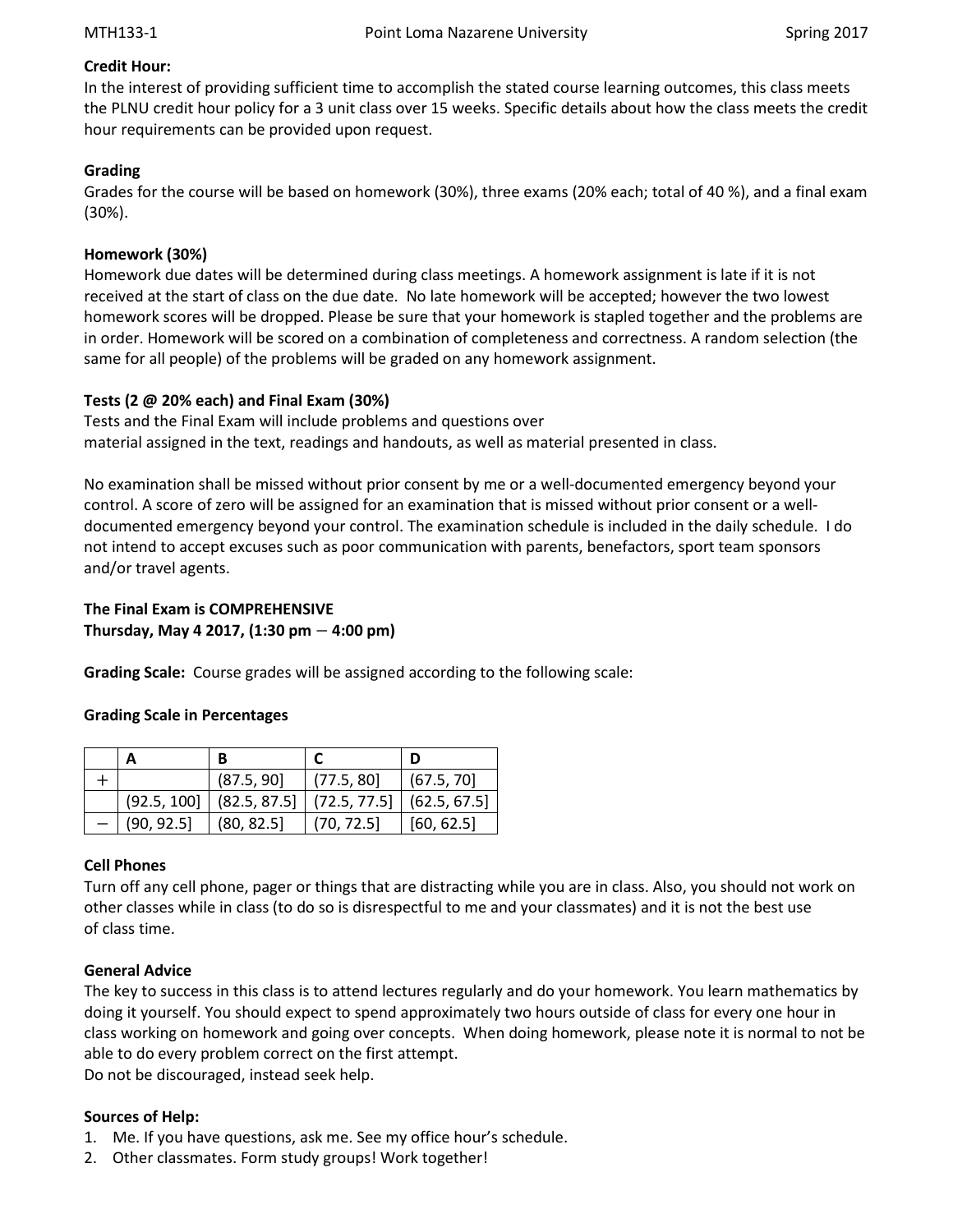# **Tentative Daily Schedule**

| Lecture        | Day      | <b>Date</b> | <b>Section</b>      |
|----------------|----------|-------------|---------------------|
| 1              | Tuesday  | 1/10/16     | <b>NO CLASS</b>     |
| 2              | Thursday | 1/12/16     | 1.1, 1.2            |
| 3              | Tuesday  | 1/17/16     | 1.3, 1.4            |
| 4              | Thursday | 1/19/16     | 2.1, 2.2            |
| 5              | Tuesday  | 1/24/16     | 2.2, 2.3            |
| 6              | Thursday | 1/26/16     | 2.4, 2.5            |
| $\overline{7}$ | Tuesday  | 1/31/16     | 2.5, 2.6            |
| 8              | Thursday | 2/2/16      | 2.7, 2.8            |
| 9              | Tuesday  | 2/7/16      | 2.8, 3.1            |
| 10             | Thursday | 2/9/16      | 3.1, 3.2            |
| 11             | Tuesday  | 2/14/16     | <b>REVIEW</b>       |
| 12             | Thursday | 2/16/16     | <b>EXAM1</b>        |
| 13             | Tuesday  | 2/21/16     | 3.3, 3.4            |
| 14             | Thursday | 2/23/16     | 3.4, 3.5            |
| 15             | Tuesday  | 2/28/16     | 3.6, 4.1            |
| 16             | Thursday | 3/2/16      | 4.1, 4.2            |
| 17             | Tuesday  | 3/7/16      | <b>SPRING BREAK</b> |
| 18             | Thursday | 3/9/16      | <b>SPRING BREAK</b> |
| 19             | Tuesday  | 3/14/16     | 4.2, 4.3            |
| 20             | Thursday | 3/16/16     | 4.4, 4.5            |
| 21             | Tuesday  | 3/21/16     | 4.5, 4.6            |
| 22             | Thursday | 3/23/16     | 4.6, 4.7            |
| 23             | Tuesday  | 3/28/16     | <b>REVIEW</b>       |
| 24             | Thursday | 3/30/16     | <b>EXAM2</b>        |
| 25             | Tuesday  | 4/4/16      | 4.8, 5.1            |
| 26             | Thursday | 4/6/16      | 5.1, 5.2            |
| 27             | Tuesday  | 4/11/16     | 5.3, 5.4            |
| 28             | Thursday | 4/13/16     | <b>EASTER BREAK</b> |
| 29             | Tuesday  | 4/18/16     | 5.4, 6.1            |
| 30             | Thursday | 4/20/16     | 6.2, 6.4            |
| 31             | Tuesday  | 4/25/16     | 8.1, 10.1           |
| 32             | Thursday | 4/27/16     | 10.1, 10.2          |
| 33             | Tuesday  | 5/2/16      | <b>FINAL EXAM</b>   |
| 34             | Thursday | 5/4/16      |                     |